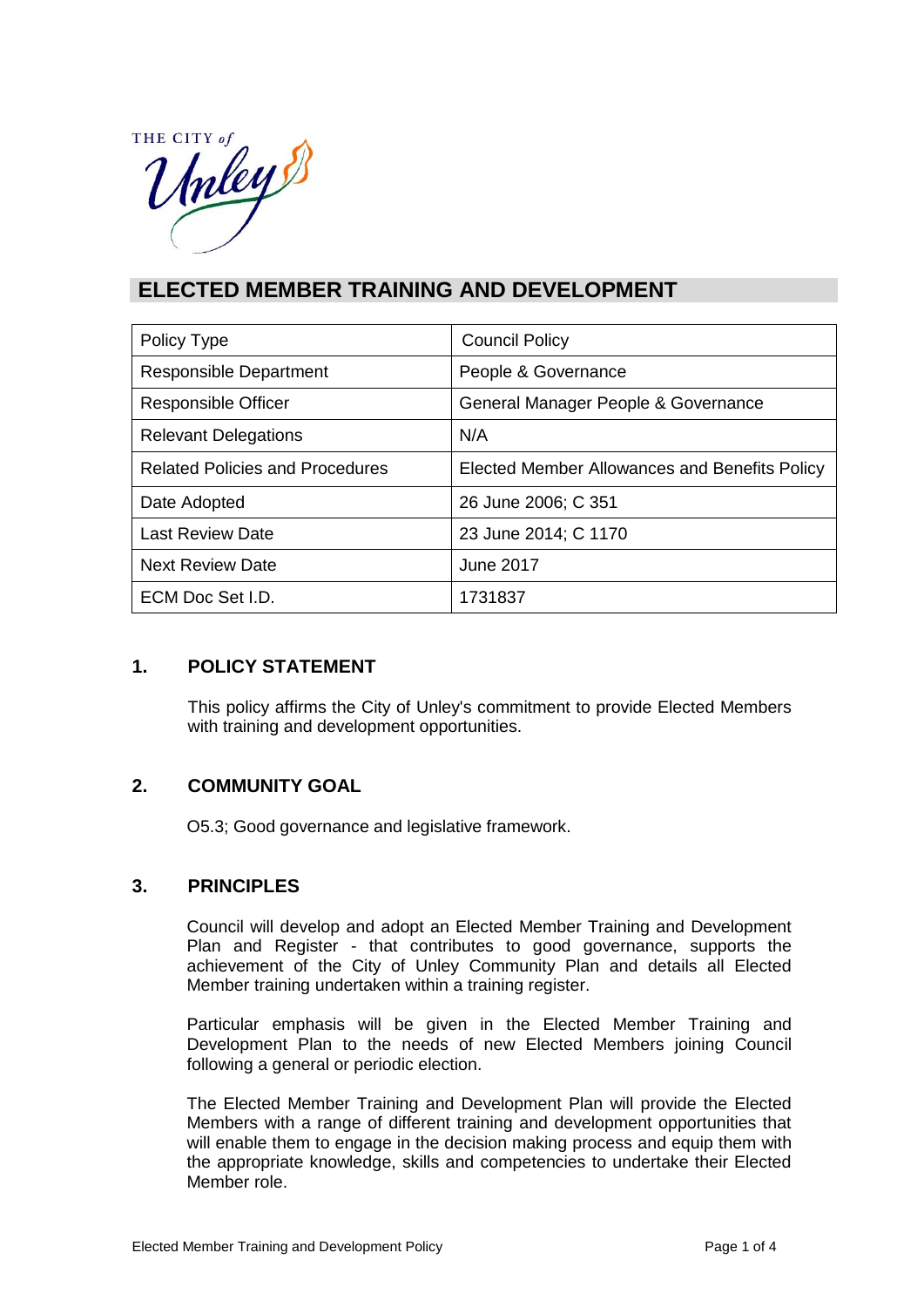# **4. POLICY OBJECTIVES**

Implementation of this Policy will ensure that Elected Members:

- have equitable access to training and development activities that contribute to their professional development and the achievement of the strategic objectives of the City;
- will be appropriately reimbursed for all expenses incurred as a result of attending appropriate training and development activities or programs.

## **5. REFERENCES**

Training and Development – A Model Policy for Council Members, Local Government Association of South Australia.

## **6. PROCEDURES**

#### **Elected Member Training and Development Plan**

After a general or periodic election, the Administration will facilitate the development of an Elected Member Training and Development Plan for the new Elected Member body. This Training and Development Plan will be developed by the Elected Members themselves in a Workshop that will be facilitated by an appropriate person with expertise in this area.

This Plan will be specific to the legislative and governance roles of the Elected Member body. Some of the areas to be addressed will include:

- Role and function of Council Members
- Relationship between Elected Members, the CEO, Executive and staff
- Meeting Procedures
- Conflict of Interest
- Code of Conduct
- External Board Responsibilities
- Municipal Financial Management.

The Plan will be reviewed on an annual basis. This annual review will not be as extensive as the initial stages of the plan development. Some of the methods that may be used to conduct the review include:

- assessment of the needs of Elected Members utilising the LGA's self assessment tool for Elected Members
- survey of Elected Members
- interviews
- mini Workshop.

#### **Training and Development Budget**

Money will be allocated in the budget each financial year for Elected Members to attend conferences, seminars, training and other professional development activities.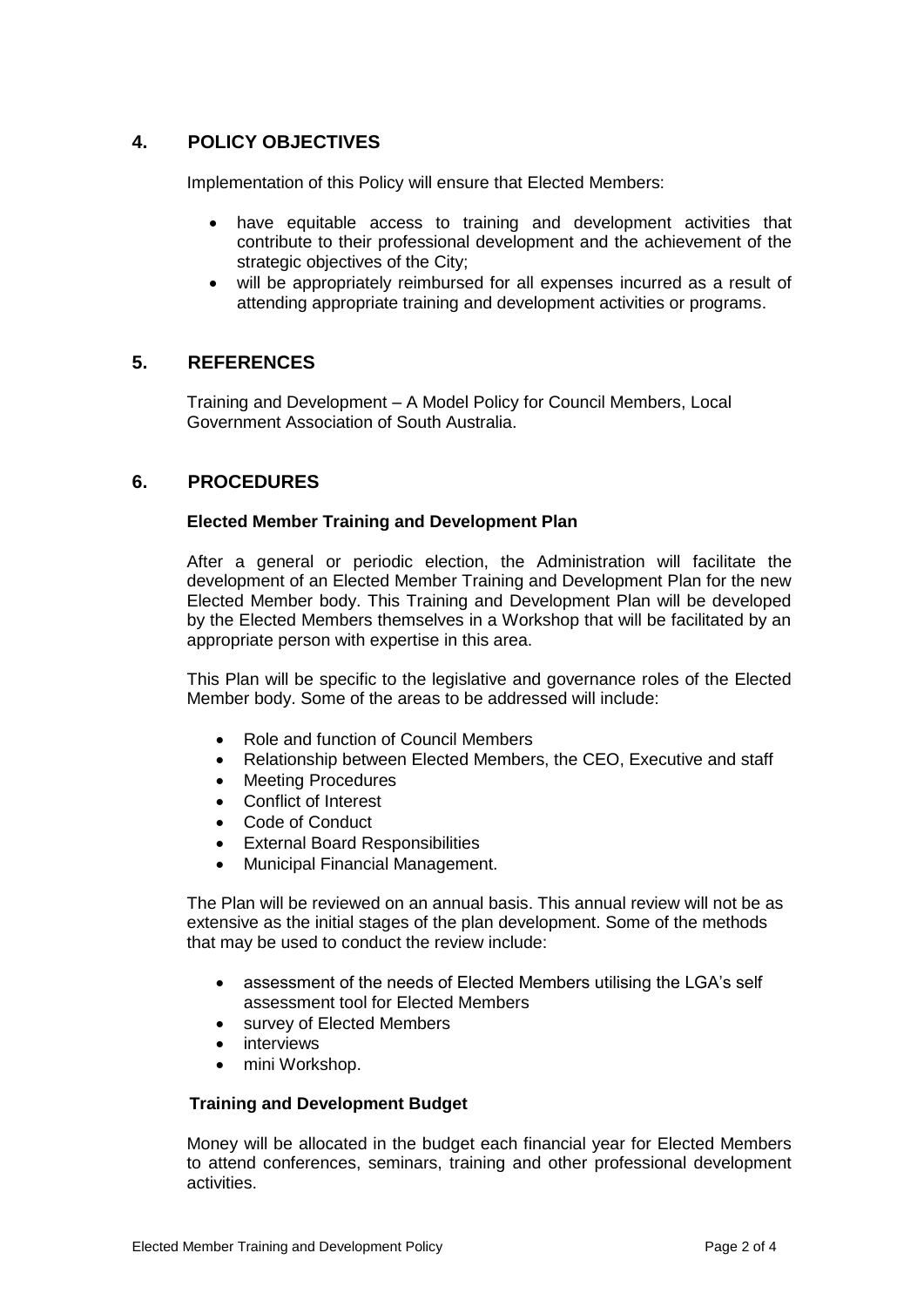Elected Members are encouraged to attend professional development activities, each year such as training sessions, seminars or conferences.

Individual Elected Members can access training and development opportunities to a maximum aggregate value of \$8 000 per term of office. If an Elected Member wishes to exceed this maximum aggregate value within a term of office, they must first seek approval from the Council via a formal report written by Council Administration.

#### **Attendance at Approved Training and Development Activities**

Attendance at training, professional development activities, networking functions, seminars and conferences within Australia where the total cost (taking into account registration fees, accommodation, transport and meals) is less than \$3500-00, must be approved by the Chief Executive Officer, prior to incurring the expense.

Attendance at training, professional development activities, networking functions, seminars and conferences where the total cost (taking into account registration fees, accommodation, transport and meals) is greater than \$3500 must be approved by Council, prior to incurring the expense via a formal report written by Council Administration.

#### **Reimbursement of Expenses**

Council will reimburse all out of pocket expenses associated with attending training, professional development activities, networking functions, seminars and conferences including:

- Local travel in taxis (by Cabcharge), buses, coaches and trains.
- Economy class air travel.
- Overnight accommodation at reasonable or standard rates or those associated with the conference via the conference convenors. (Elected Members may negotiate partial personal payment for higher class accommodation.)
- Meals (including food and beverage) for Members attending conferences or events, where any of those meals are not provided as part of the fee for the conference or event to the following limits:
	- o Breakfast \$30
	- o Lunch \$30
	- o Dinner \$70

Receipts must be submitted with claims for reimbursement.

It is recognised that 'incidental expenses' may be incurred while away from home (eg. newspapers, telephone calls etc). Reimbursement of \$10-00 per day is payable without the production of receipts to provide for such expenses.

For general expenses please refer to Council policy entitled 'Elected Member Allowances and Benefits Policy'.

### **Annual Reporting**

Council's Annual Report will include a section on the Training and Development undertaken by Elected Members over the course of the year.